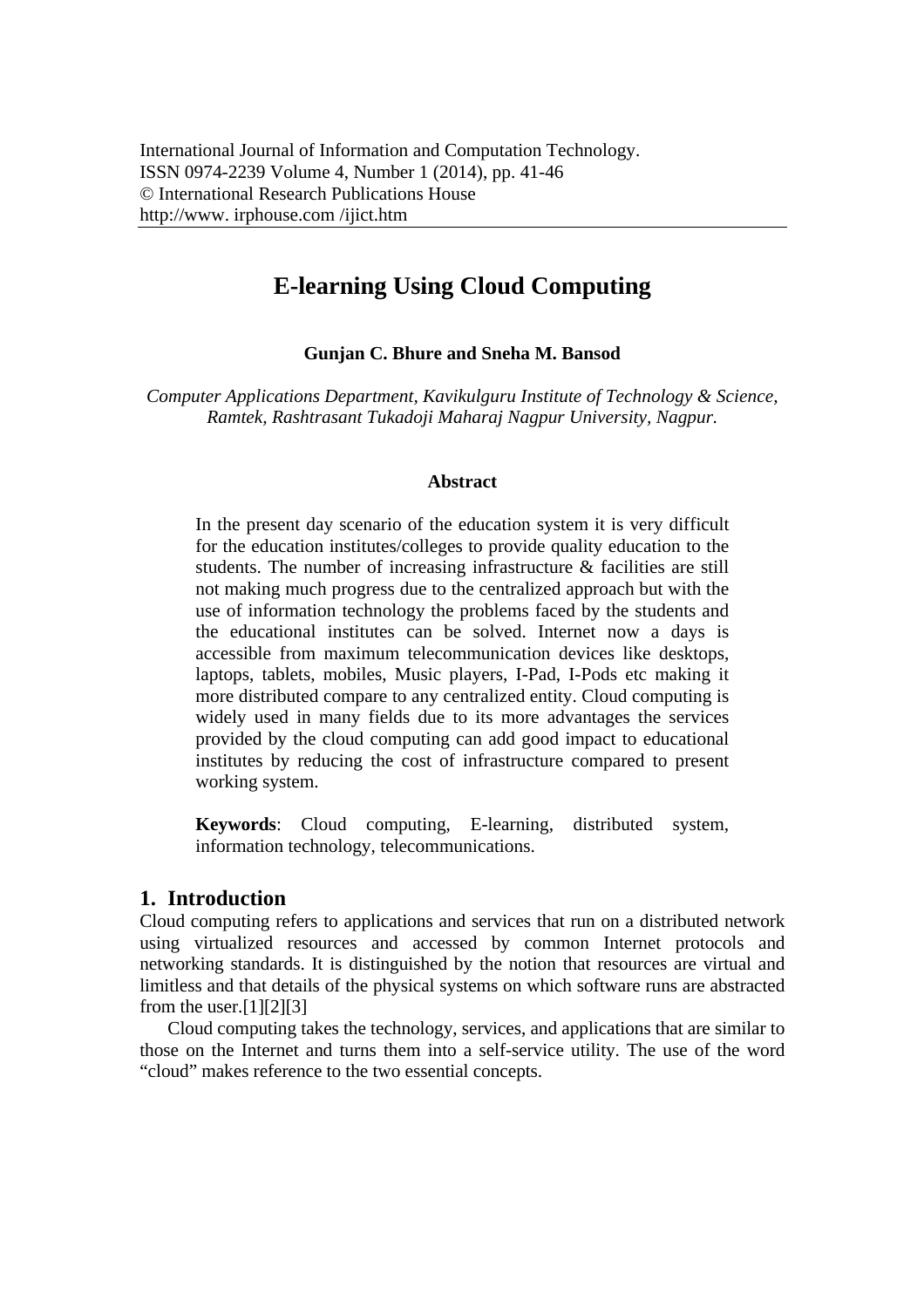- Abstraction: Cloud computing abstracts the details of system implementation from users and developers. Applications run on physical systems that aren't specified, data is stored in locations that are unknown, administration of systems is outsourced to others, and access by users is ubiquitous.
- Virtualization: Cloud computing virtualizes systems by pooling and sharing resources. Systems and storage can be provisioned as needed from a centralized infrastructure, costs are assessed on a metered basis, multi-tenancy is enabled, and resources are scalable with agility.[1]

# **2. Cloud Models**

# **2.1 Deployment models**

A deployment model defines the purpose of the cloud and the nature of how the cloud is located, the NIST definition for the four deployment models is as follows

- Public cloud: The public cloud infrastructure is available for public use alternatively for a large industry group and is owned by an organization selling cloud services.
- Private cloud: The private cloud infrastructure is operated for the exclusive use of an organization. The cloud may be managed by that organization or a third party. Private clouds may be either on- or off-premises.
- Hybrid cloud: A hybrid cloud combines multiple clouds (private, community of public) where those clouds retain their unique identities, but are bound together as a unit. A hybrid cloud may offer standardized or proprietary access to data and applications, as well as application portability.
- Community cloud: A community cloud is one where the cloud has been organized to serve a common function or purpose

# **2.2 Service models**

In the deployment model, different cloud types are an expression of the manner in which infrastructure is deployed. Three service types have been universally accepted.

- Infrastructure as a Service: **IaaS** provides virtual machines, virtual storage, virtual infrastructure, and other hardware assets as resources that clients can provision. The IaaS service provider manages all the infrastructure, while the client is responsible for all other aspects of the deployment. This can include the operating system, applications, and user interactions with the system.
- Platform as a Service: **PaaS** provides virtual machines, operating systems, applications, services, development frameworks, transactions, and control structures. The client can deploy its applications on the cloud infrastructure or use applications that were programmed using languages and tools that are supported by the PaaS service provider. The service provider manages the cloud infrastructure, the operating systems, and the enabling software. The client is responsible for installing and managing the application that it is deploying.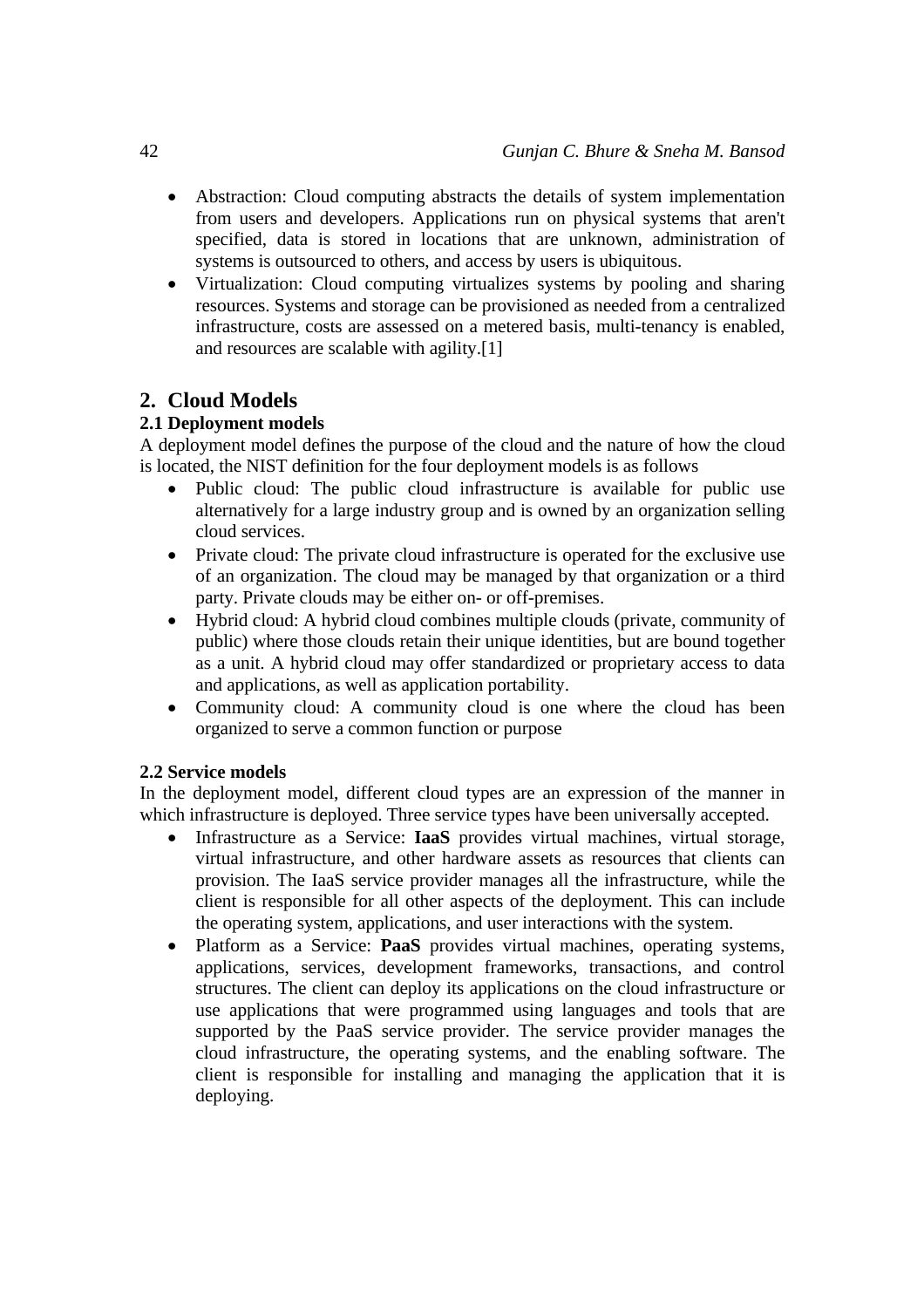• Software as a Service: **SaaS** is a complete operating environment with applications, management, and the user interface. In the SaaS model, the application is provided to the client through a thin client interface (a browser, usually), and the customer's responsibility begins and ends with entering and managing its data and user interaction. Everything from the application down to the infrastructure is the vendor's responsibility.

The major players in the field of cloud computing are Google, Microsoft, Amazon, Yahoo and some legacy hardware vendors like IBM and Intel.[2]Many education institutions do not have the resources and infrastructure needed to run top e- learning solution. Moodle the biggest players in the field of e-learning software, have now versions of the base applications that are cloud oriented.[3][4]

E-learning is widely used today on different educational levels: continuous education, company trainings, academic courses, etc. There are various e-learning solutions from open source to commercial. There are at least two entities involved in an e-learning system: the students and the trainers.

The students' actions within an e-learning platform are:

- Taking online course
- Taking exams
- Sending feedback
- Sending homework, projects.

The trainers involved in e-learning solutions are:

- Dealing with content management
- Preparing tests
- Assessing tests, homework, projects taken by students
- Sending feedback
- Communicating with students (forums).

Each of these actions requires a certain degree of security, depending on the importance and data sensitivity.





**Fig. 1**: E-learning system **Fig. 2**: Simplified Structure of the Main Users of IT Services in a Typical University Now Using the Services of Cloud Computing[2].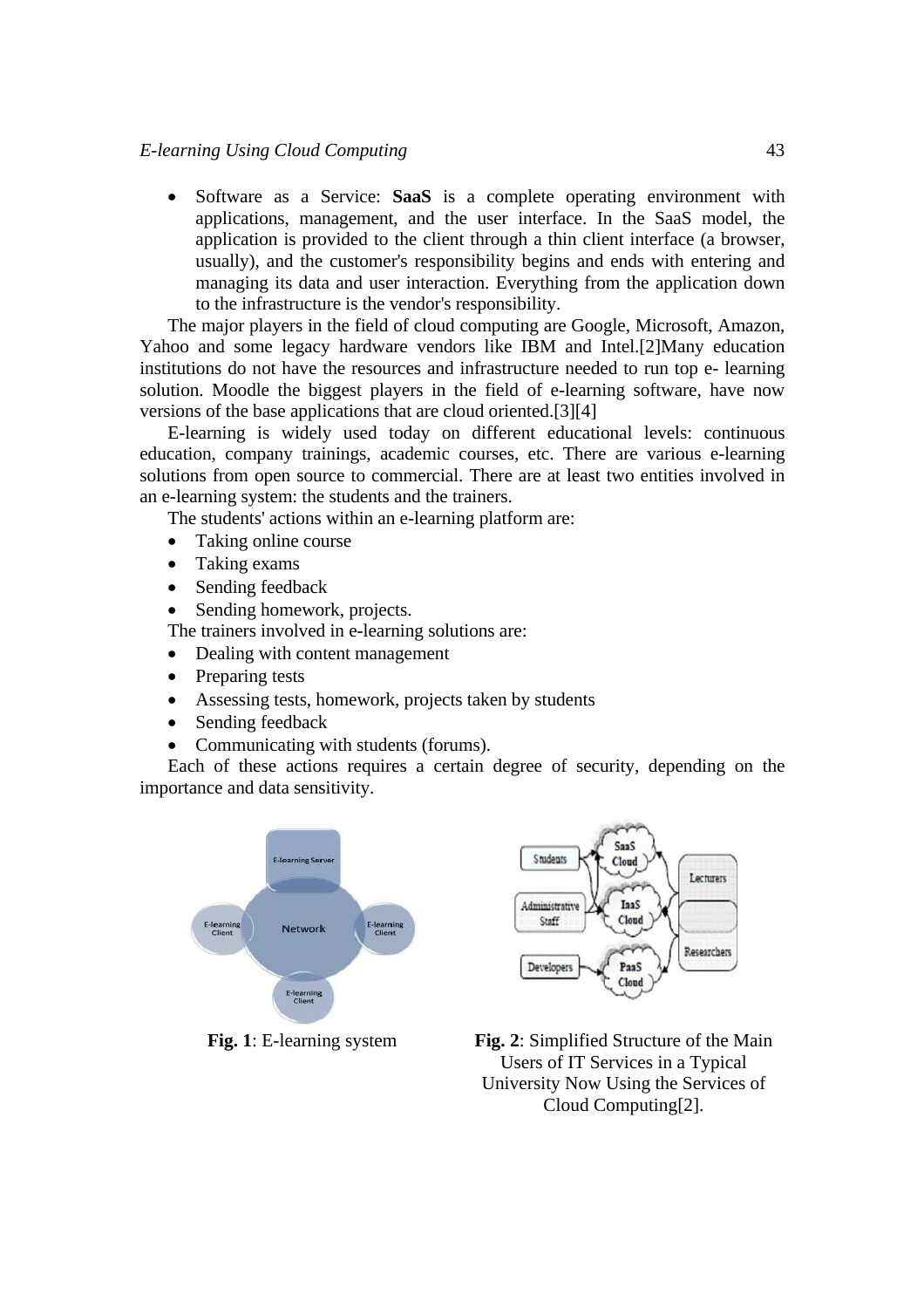Usually, e-learning systems are developed as distributed applications, but this is not necessary so. The architecture of a distributed e-learning system includes software components, like the client application, an application server and a database server (see Fig.1) and the necessary hardware components (client computer, communication infrastructure and servers).

The client hardware could be a mobile device or a desktop computer. The client application can be a simple web browser or a dedicated application. Even with the current hardware and software limitations, mobile devices are supporting multimedia based applications. Compared with desktop applications, nowadays mobile applications, especially multimedia-based applications, have serious limitations due the processing power and memory constraints. Due the fact that the data processing is on the server side, the use of mobile devices for learning is growing fast. Still, the mobile applications need to be optimized to be used for e- learning. The e-learning server will use cloud computing, so all the required resources will be adjusted as needed.

E-learning systems can use benefit from cloud computing using:

- Infrastructure: use an e-learning solution on the provider's infrastructure
- Platform: use and develop an e-learning solution based on the provider's development interface
- Services: use the e-learning solution given by the provider.

A very big concern is related to the data security because both the software and the data are located on remote servers that can crash or disappear without any additional warnings. Even if it seems not very reasonable, the cloud computing provides some major security benefits for individuals and companies that are using/developing elearning solutions, like the following:

- Improved improbability it is almost impossible for any interested person (thief) to determine where is located the machine that stores some wanted data (tests, exam questions, results) or to find out which is the physical component he needs to steal in order to get a digital asset;
- Virtualization makes possible the rapid replacement of a compromised cloud located server without major costs or damages. It is very easy to create a clone of a virtual machine so the cloud downtime is expected to be reduced substantially;
- Centralized data storage losing a cloud client is no longer a major incident while the main part of the applications and data is stored into the cloud so a new client can be connected very fast. Imagine what is happening today if a laptop that stores the examination questions is stolen;
- Monitoring of data access becomes easier in view of the fact that only one place should be supervised, not thousands of computers belonging to a university, for example. Also, the security changes can be easily tested and implemented since the cloud represents a unique entry point for all the clients.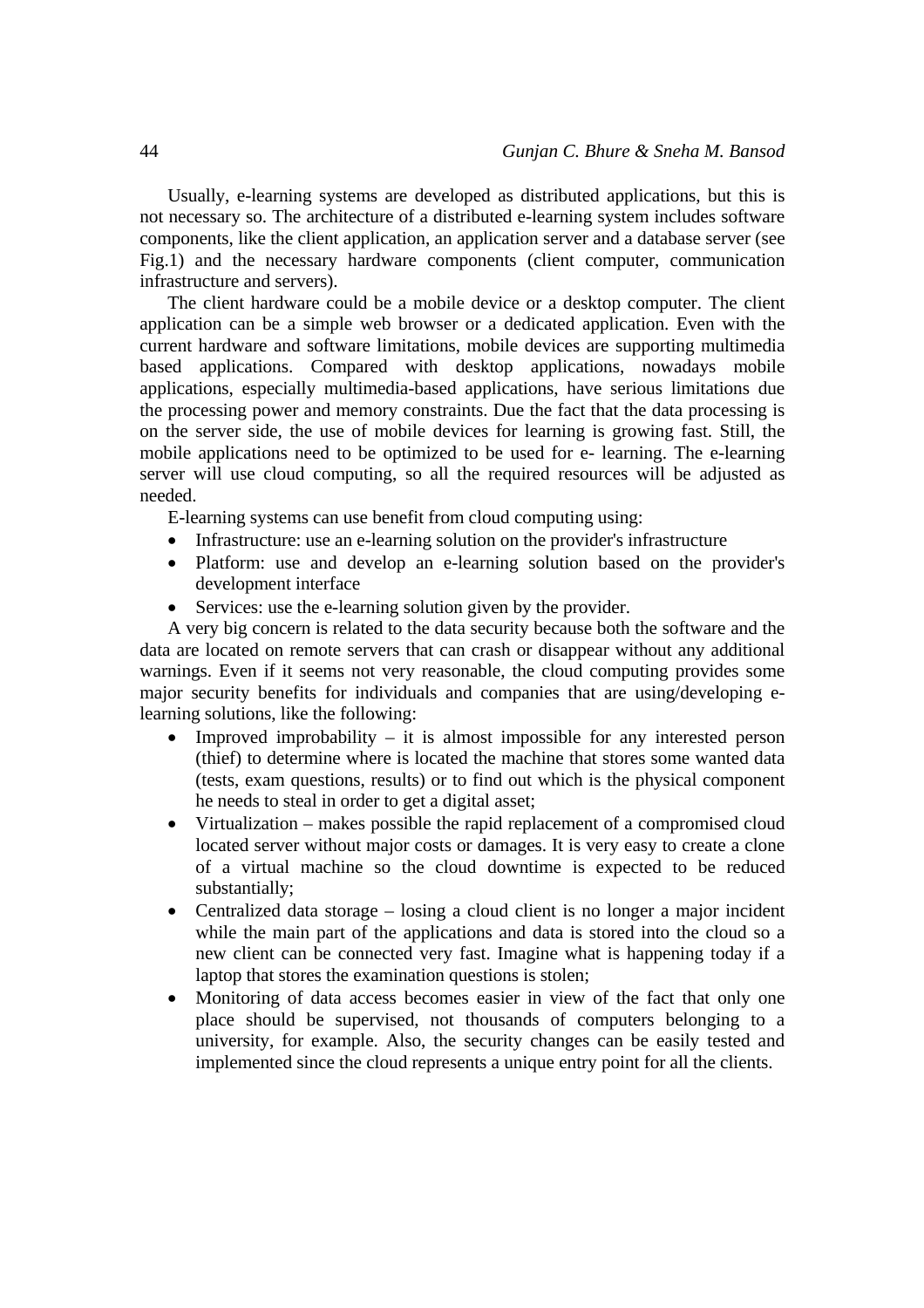

**Fig. 3**: The Cloud Reference Model [2].

| <b>Table 1:</b> Main Benefits and Limitations of Using Cloud Computing in |
|---------------------------------------------------------------------------|
| Higher Education.                                                         |

| <b>Benefits</b>                        | <b>Limitations</b>                        |
|----------------------------------------|-------------------------------------------|
| Access to applications from anywhere   | Not all applications run in cloud         |
| Support for teaching and learning      | Risks related to data protection and      |
|                                        | security and accounts management          |
| Software free or pay per use           | Organizational support                    |
| 24 hours access to infrastructure and  | Dissemination politics, intellectual      |
| content                                | property                                  |
| Opening to business environment and    | Security and protection of sensitive data |
| advanced research                      |                                           |
| Protection of the environment by using | Maturity of solutions                     |
| green technologies                     |                                           |
| Increased openness of students to new  | Lack of confidence                        |
| technologies                           |                                           |
| Increasing functional capabilities     | Standards adherence                       |
| Offline usage with further             | Speed/lack of Internet can affect work    |
| synchronization opportunities          | methods                                   |